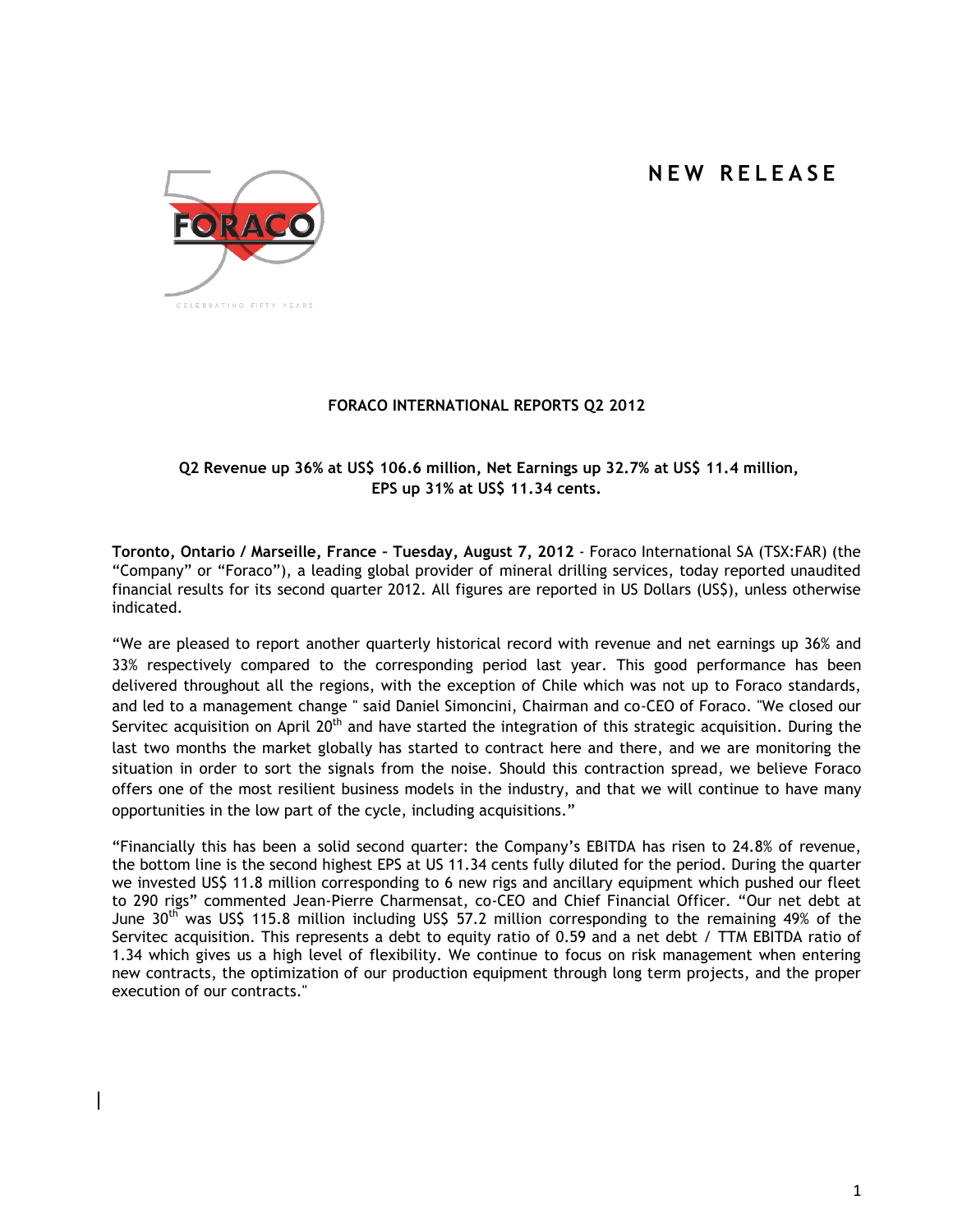# **Three months Q2 2012 Highlights**

## *Increased Revenue*

 Q2 2012 revenue amounted to US\$ 106.6 million compared to US\$ 78.3 million in Q2 2011, an increase of 36% or US\$ 28.3 million including US\$ 14.7 million or 18.7% in organic growth.

# *Increased Profitability*

- Q2 2012 gross profit including depreciation within cost of sales increased to US\$ 26.7 million (25.1% of revenue) compared to US\$ 18.3 million (23.4% of revenue) in Q2 2011, an increase of 46% or US\$ 8.4 million.
- Q2 2012 EBITDA amounted to US\$ 26.5 million (24.8% of revenue) compared to US\$ 19.3 million in Q2 2011 (24.6% of revenue).
- Q2 2012 net profit after tax amounted to US\$ 11.4 million (10.7% of revenue), an increase of 33% or US\$ 2.8 million compared to Q2 2011 which amounted to US\$ 8.6 million (10.9% of revenue).
- Q2 2012 earnings per share amounted to 11.50 US cents (basic) and 11.34 US cents (diluted), compared to 8.75 US cents (basic) and 8.63 US cents (diluted) in Q2 2011.

## **Six months Q2 2012 Highlights**

#### *Increased Revenue*

 YTD Q2 2012 revenue amounted to US\$ 194.8 million compared to US\$ 143.6 million in YTD Q2 2011, an increase of 36% or US\$ 51.2 million including US\$ 40.5 million or 28.2% in organic growth.

#### *Increased Profitability*

- YTD Q2 2012 gross profit including depreciation within cost of sales increased to US\$ 47.1 million (24.2% of revenue) compared to US\$ 32.8 million (22.9% of revenue) in YTD Q2 2011, an increase of 44% or US\$ 14.3 million.
- YTD Q2 2012 EBITDA amounted to US\$ 47.8 million (24.5% of revenue) compared to US\$ 34.7 million in Q2 2011 (24.2% of revenue).
- YTD Q2 2012 net profit after tax amounted to US\$ 20.5 million (10.5% of revenue), an increase of 41% or US\$ 6.0 million compared to YTD Q2 2011 which amounted to US\$ 14.5 million (10.1% of revenue).
- YTD Q2 2012 earnings per share amounted to 23.45 US cents (basic) and 23.13 US cents (diluted), compared to 16.49 US cents (basic) and 16.27 US cents (diluted) for YTD Q2 2011.

#### *Acquisitions of businesses*

On April 20, 2012, the Company completed the acquisition of a 51% shareholding in WFS Sondagem S.A. ("Servitec"), a Brazilian drilling service provider, for an amount of US\$ 44.2 million through a combination of US\$ 20.1 million in cash and 4,816,509 Foraco shares at US\$ 4.99 each representing US\$ 24.0 million. As part of this agreement, the Company has an option to acquire, and the current shareholders of Servitec have an option to sell, the remaining 49% after three years. The corresponding purchase consideration will depend upon a formula based on the average 2012, 2013 and 2014 EBITDA of Servitec and on the net cash as at December 31, 2014. The maximum amount payable for this tranche is capped at US\$ 75 million. As at August 7, 2012, the best estimate of the cash consideration payable is US\$ 61.1 million (a present value of US\$ 57.2 million reported as the consideration payable in the balance sheet as at June 30, 2012).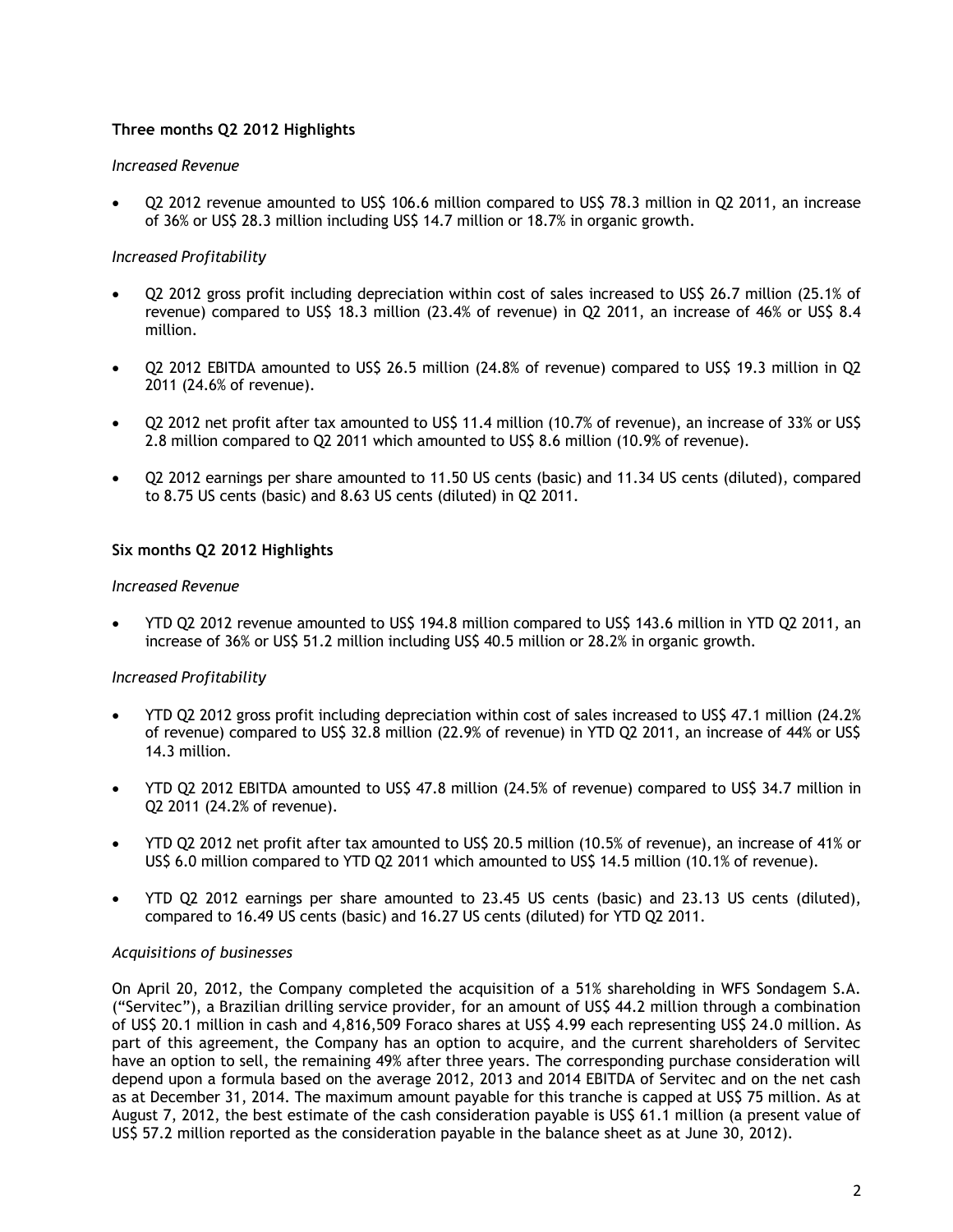Servitec has been consolidated into Foraco financial statements since April 20, 2012. The financial statements as at June 30, 2012 include two months of Servitec activity.

#### **Selected Financial data**

| (In thousands of US\$)<br>(unaudited) | Three-month period ended<br><b>June 30,</b> | Six-month period ended<br><b>June 30,</b> |         |         |
|---------------------------------------|---------------------------------------------|-------------------------------------------|---------|---------|
|                                       | 2012                                        | 2011                                      | 2012    | 2011    |
| <b>Revenue</b>                        | 106,605                                     | 78,256                                    | 194,768 | 143,589 |
| Gross profit $(1)$                    | 26,735                                      | 18,321                                    | 47,117  | 32,842  |
| As a percentage of sales              | 25.1%                                       | 23.4%                                     | 24.2%   | 22.9%   |
| <b>EBITDA</b>                         | 26,461                                      | 19,274                                    | 47,792  | 34,731  |
| As a percentage of sales              | 24.8%                                       | 24.6%                                     | 24.5%   | 24.2%   |
| <b>Operating profit</b>               | 17,209                                      | 11,796                                    | 30,050  | 20,401  |
| As a percentage of sales              | $16.1\%$                                    | 15.1%                                     | 15.4%   | 14.2%   |
| Profit for the period                 | 11,365                                      | 8,567                                     | 20,466  | 14,511  |
| EPS (in US cents)                     |                                             |                                           |         |         |
| Basic                                 | 11.50                                       | 8.75                                      | 23.45   | 16.49   |
| Diluted                               | 11.34                                       | 8.63                                      | 23.13   | 16.27   |

(1) includes amortization and depreciation expenses related to operations

#### **Financial results**

| (In thousands of US\$)<br>(unaudited)                                                   | Q2 2012                                       | % change                             | Q2 2011                                      | YTD Q2<br>2012                                 | % change                       | YTD<br>Q2 2011                                 |
|-----------------------------------------------------------------------------------------|-----------------------------------------------|--------------------------------------|----------------------------------------------|------------------------------------------------|--------------------------------|------------------------------------------------|
| Revenue                                                                                 |                                               |                                      |                                              |                                                |                                |                                                |
| Reporting segment<br>Mining<br>Water<br>Total revenue                                   | 104,540<br>2,065<br>106,605                   | 41%<br>$-47%$<br><u>36%</u>          | 74.324<br>3,932<br>78,256                    | 187,568<br>7,200<br><u>194,768</u>             | 40%<br>$-24%$<br>36%           | 134,069<br>9,520<br>143,589                    |
| Geographic region<br>South America<br>Africa<br>North America<br>Asia Pacific<br>Europe | 53,025<br>19.709<br>15,775<br>8,003<br>10,094 | 73%<br>7%<br>26%<br>7%<br><u>10%</u> | 30,655<br>18,403<br>12,553<br>7.456<br>9,189 | 90,322<br>43.153<br>32,224<br>17,083<br>11,985 | 60%<br>22%<br>19%<br>26%<br>8% | 56,370<br>35,338<br>27,176<br>13,567<br>11,139 |
| Total revenue                                                                           | 106,605                                       | 36%                                  | <u>78,256</u>                                | 194,768                                        | 36%                            | <u>143,589</u>                                 |

### **Q2 2012**

Q2 2012 revenue amounted to US\$ 106.6 million, an increase of 36% or US\$ 28 million compared to Q2 2011. The Mining segment, up US\$ 30.2 million, is driven by the contribution of all geographic areas. In South America the variation includes the integration of Servitec since April 20, 2012.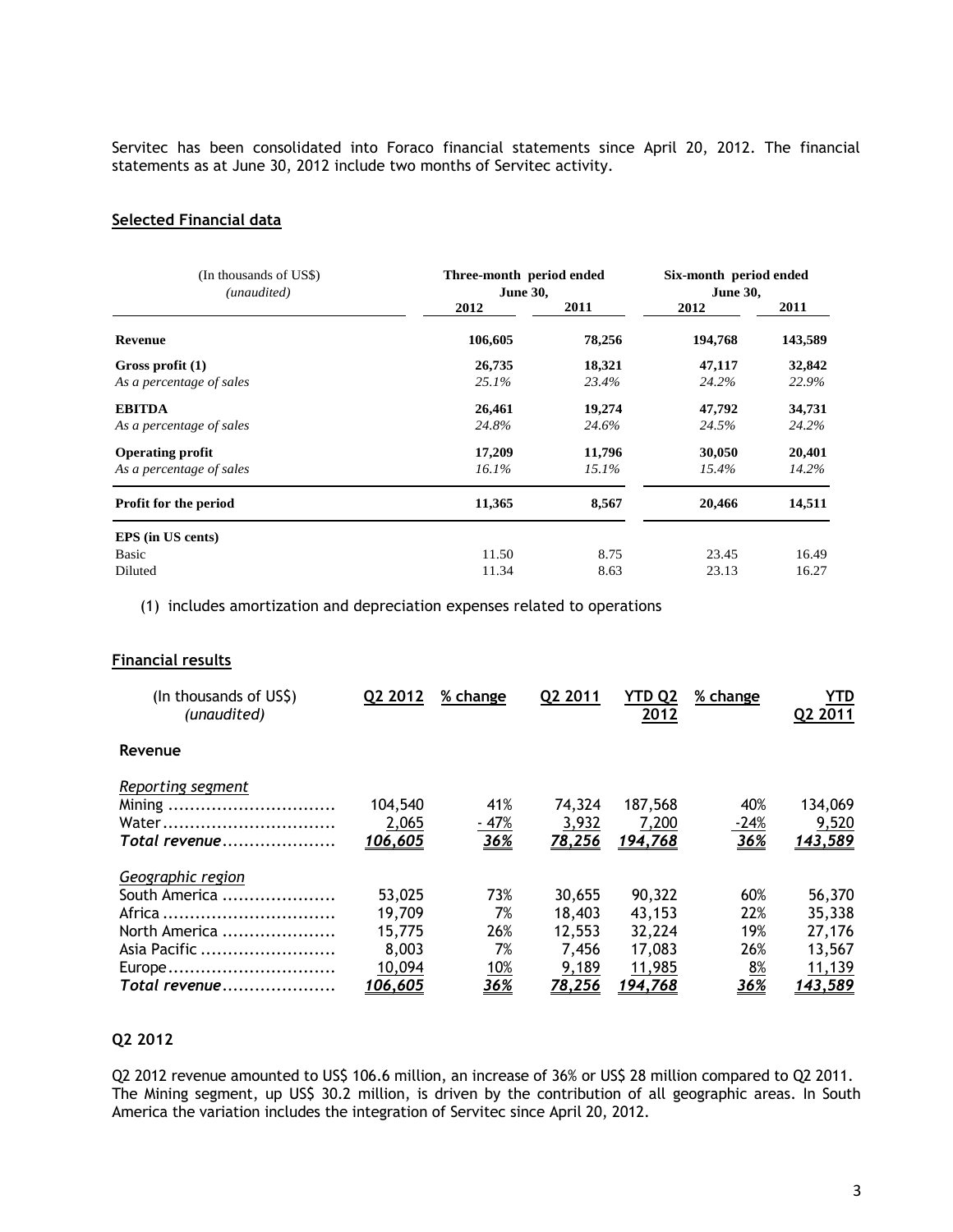The Water segment decreased to US\$ 2.1 million in Q2 2012 compared to US\$ 3.9 million in Q2 2011. Activities in this segment are principally carried out in Africa.

Revenue in South America amounted to US\$ 53.0 million in Q2 2012 (US\$ 30.7 million in Q2 2011) an increase of 73%. This was mainly generated by the acquisition of Servitec and long-term contracts with major companies in the region.

In Africa, the Q2 2012 revenue increased by 7% or US\$ 1.3 million compared to Q2 2011. This is mainly due to the expansion of mining operations in West Africa.

Revenue in North America increased by 26%, from US\$ 12.6 million in Q2 2011 to US\$ 15.8 million in Q2 2012. This increase is realized through long term contracts with major companies.

In Asia-Pacific, Q2 2012 revenue amounted to US\$ 8.0 million, an increase of 7% or US\$ 0.5 million compared to Q2 2011. In Australia, one additional reverse circulation rig will be delivered in Q3 2012.

Revenue in Europe (Russia) increased by US\$ 0.9 million. An additional rig is operating compared to Q2 2011.

#### **Six months YTD Q2 2012**

YTD Q2 2012 revenue amounted to US\$ 194.8 million, an increase of 36% or US\$ 51.2 million compared to YTD Q2 2011.

The Mining segment, up US\$ 53.5 million, is driven by the contribution of all geographic areas. In South America, the variation includes the consolidation of Servitec since April 20, 2012 which contributed US\$ 13.8 million to revenue.

The Water segment decreased to US\$ 7.2 million in YTD Q2 2012 compared to US\$ 9.5 million in YTD Q2 2011. Activities in this segment are principally carried out in Africa. Offsetting the decline in traditional water drilling services has been the significant growth in mining related water projects.

Revenue in South America amounted to US\$ 90.3 million in YTD Q2 2012 (US\$ 56.4 million in YTD Q2 2011) an increase of 60%. This was mainly generated by the acquisition of Servitec and long-term contracts with major companies in the region.

In Africa, the YTD Q2 2012 revenue increased by 22% or US\$ 7.8 million compared to YTD Q2 2011. This is mainly due to the expansion of mining operations in West Africa.

Revenue in North America increased by 19%, from US\$ 27.2 million in YTD Q2 2011 to US\$ 32.2 million in YTD Q2 2012. This increase is realized through long term contracts with major companies.

In Asia-Pacific, YTD Q2 2012 revenue amounted to US\$ 17.1 million, an increase of 26% or US\$ 3.5 million compared to YTD Q2 2011. In Australia, two new reverse circulation rigs started operating in Q3 2011 and one additional rig is expected in Q3 2012.

Revenue in Europe increased from US\$ 11.1 million to US\$ 12.0 million. An additional rig is operating in Russia compared to the same period a year ago.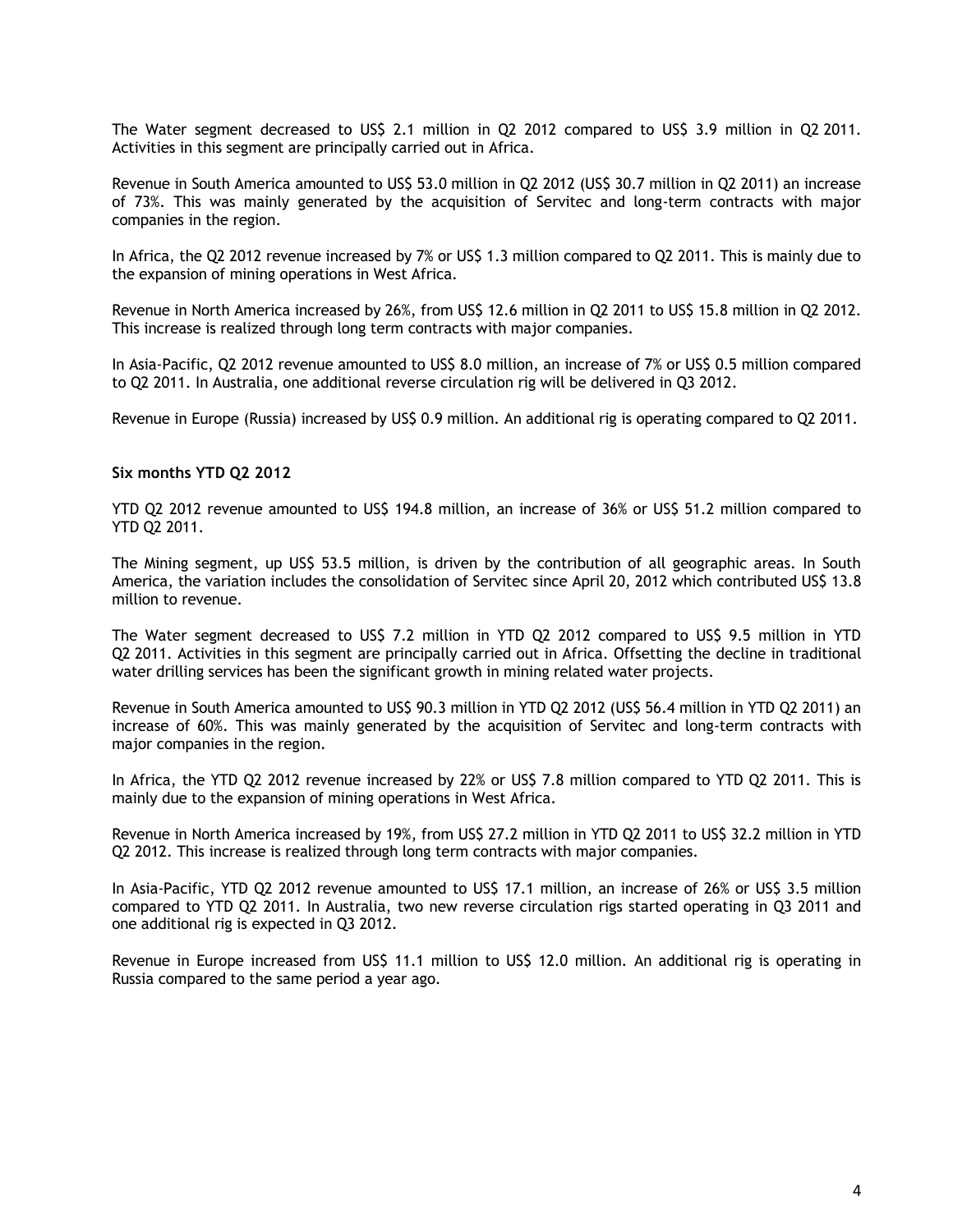# **Gross Profit**

| (In thousands of US\$)<br>(unaudited) | 02 2012 | % change   | 02 2011 | YTD 02<br>2012 | % change   | YTD O2<br>2011 |
|---------------------------------------|---------|------------|---------|----------------|------------|----------------|
| Gross profit                          |         |            |         |                |            |                |
| Reporting segment                     |         |            |         |                |            |                |
| Mining                                | 26,218  | 48%        | 17.660  | 45,026         | 47%        | 30,695         |
| Water                                 | 517     | $-28%$     | 661     | 2,091          | $-3%$      | 2,147          |
| Total gross profit                    | 26,735  | <u>46%</u> | 18,321  | 47.117         | <u>43%</u> | 32,842         |

#### **Q2 2012**

Overall, Q2 2012 gross profit amounted to US\$ 26.7 million (or 25.1% of revenue), an increase of US\$ 8.4 million or 46% compared to Q2 2011 (US\$ 18.3 million or 23.4% of revenue).

The mining segment gross profit as a percentage of revenue increased to 25.1% in Q2 2012 from 23.8% in Q2 2011, and the water segment gross profit margins increased to 25.0% in Q2 2012 from 16.8% in Q2 2011. Focus on integration of new business, risk management when entering new contracts, optimization of production equipment through long-term contracts, and the proper execution of contracts are key contributors to margin growth.

### **6 months YTD Q2 2012**

Overall, YTD Q2 2012 gross profit amounted to US\$ 47.1 million (or 24.2% of revenue), an increase of US\$ 14.3 million or 44% compared to YTD Q2 2011 (US\$ 32.8 million or 22.9% of revenue).

The mining segment gross profit as a percentage of revenue improved to 24.0% in YTD Q2 2012 from 22.9% in YTD Q2 2011, and the water segment gross profit margins increased to 29% in YTD Q2 2012 from 22.6% in YTD Q2 2011.

#### **Selling, General and Administrative Expenses**

| (In thousands of US\$)<br>(unaudited)  | Q <sub>2</sub> 2012 | % change | 02 2011 | <b>YTD Q2</b><br>2012 | % change | YTD Q2<br>2011 |
|----------------------------------------|---------------------|----------|---------|-----------------------|----------|----------------|
| Selling, general and administrative    | 9.526               | 46%      | 6.525   | 17.067                |          | 37% 12,441     |
| expenses<br>As a percentage of revenue | 8.9%                |          | 8.3%    | 8.8%                  |          | 8.7%           |

#### **Q2 2012**

During the quarter, SG&A expenses were impacted by the integration of the Servitec SG&A, the one-off costs related to the acquisition of Servitec (US\$ 0.7 million) and costs associated with the reinforcement of the corporate structure.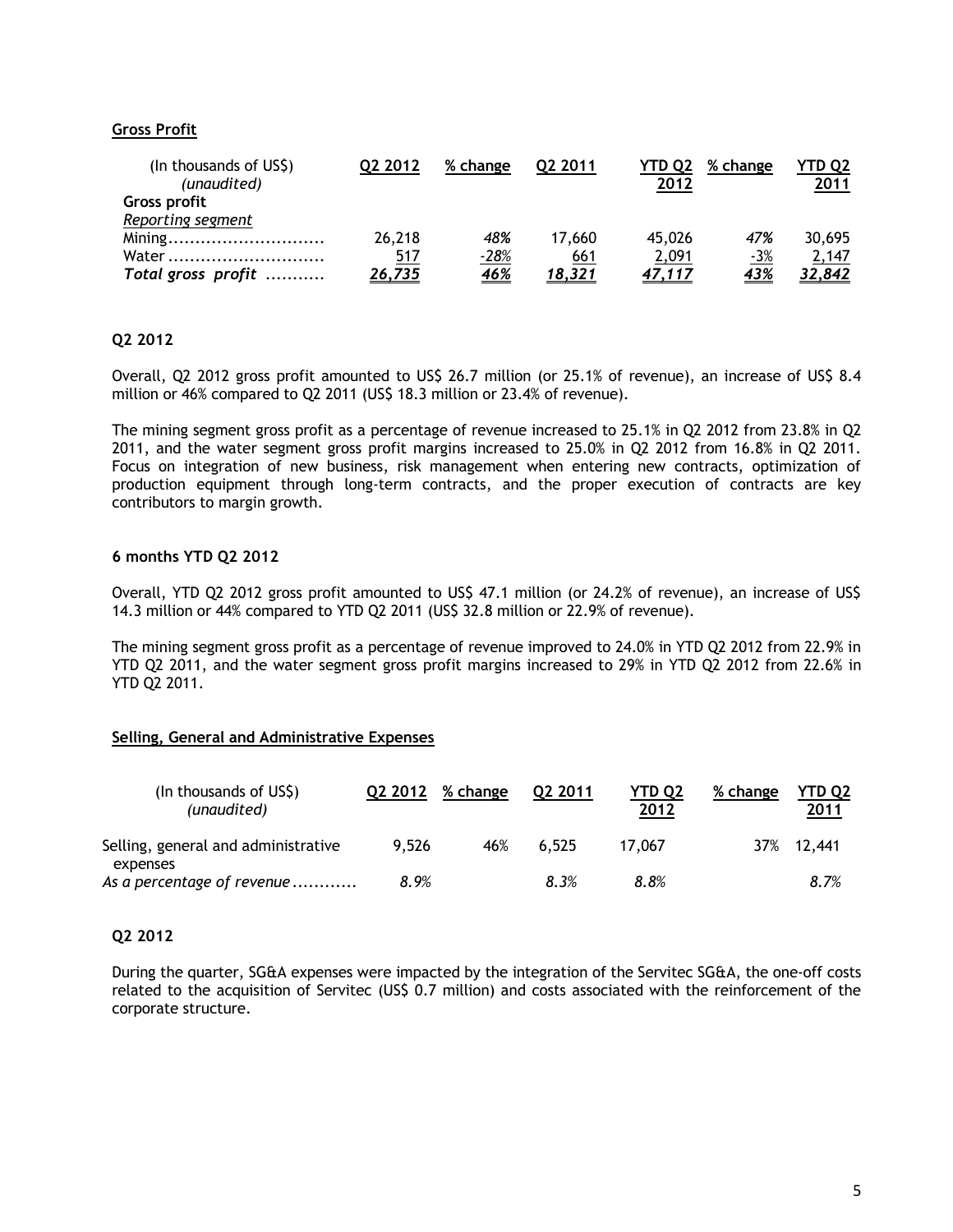#### **6 months YTD Q2 2012**

During the period, SG&A expenses were impacted by the integration of Servitec and the one-off transaction costs related to the acquisition amounting to US\$ 1.0 million and costs associated with the reinforcement of the corporate structure. SG&A are stable as a percentage of revenue.

# **Operating profit**

| (In thousands of US\$)<br>(unaudited) | Q <sub>2</sub> 2012 | % change   | 02 2011 | YTD 02<br>2012 | % change    | YTD Q2<br><u>2011</u> |
|---------------------------------------|---------------------|------------|---------|----------------|-------------|-----------------------|
| <b>Operating profit</b>               |                     |            |         |                |             |                       |
| Reporting segment                     |                     |            |         |                |             |                       |
| Mining                                | 16,877              | 47%        | 11,463  | 28,787         | 50%         | 19,088                |
| Water                                 | <u>332</u>          | <u>0%</u>  | 333     | 1,463          | <u> 11%</u> | 1,313                 |
| <b>Total operating profit</b>         | ,209                | <u>46%</u> | 11.796  | 30.050         | <u>47%</u>  | <u>20,401</u>         |

## **Q2 2012**

Operating profit increased to US\$ 17.2 million (or 16.1% of revenue) in Q2 2012 compared to US\$ 11.8 million (or 15.1% of revenue) in Q2 2011. This increase of US\$ 5.4 million is primarily due to the growth in revenue and the increasing level of gross margin.

#### **6 months YTD 2 2012**

Operating profit increased to US\$ 30.1 million (or 15.4% of revenue) in YTD Q2 2012 compared to US\$ 20.4 million (or 14.2% of revenue) in YTD Q2 2011. This increase of US\$ 9.6 million is primarily due to the growth in revenue and the increasing level of gross margin.

#### **Currency and exchange rates**

The exchange rates for the periods under review are provided in the Management's Discussion and Analysis of Q2 2012.

#### **Outlook**

The Company's business strategy is to continue to grow through the development and optimization of the services it offers across geographical regions and industry segments, as well as through the expansion of its customer base. Foraco expects to continue to execute its strategy through a combination of organic growth and development and acquisitions of complementary businesses in the drilling services industry.

#### **Conference call and webcast**

On August 7, 2012, Company Management will conduct a conference call at 9:00 am ET to review the financial results. The call will be hosted by Daniel Simoncini, Chairman and CEO, and Jean-Pierre Charmensat, Vice-CEO and CFO.

You can join the call by dialing 1-888-231-8191 or 647-427-7450. You will be put on hold until the conference call begins. A live audio webcast of the conference call will also be available through <http://www.newswire.ca/en/webcast/detail/1013283/1094873> or on our website. An archived replay of the webcast will be available for 90 days.